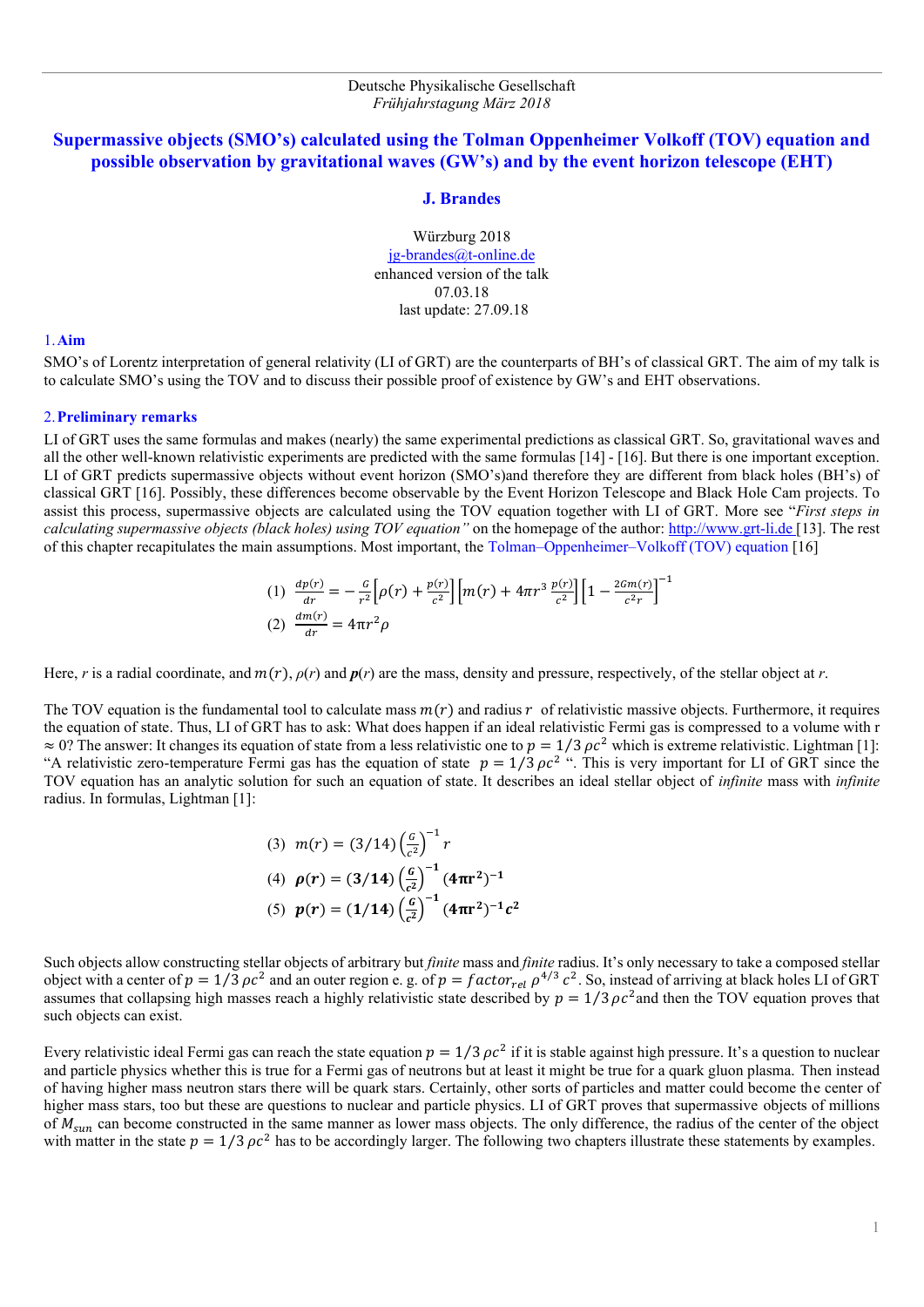#### 3.**Supermassive Object (SMO) with p=1⁄3 ρc^2 using TOV**

Lightman [1]: "A relativistic zero-temperature Fermi gas has the equation of state  $p = 1/3 \rho c^2$ ". The MATLAB implementation of TOV with  $p = 1/3 \rho c^2$  coincides with the analytical solution [13] and is an example of a SMO different from a BH but in agreement with the TOV equation. It is a SMO of *infinite* mass with *infinite* radius. Therefore, the calculation has to be stopped e. g. when the mass of SGR A\* is reached. The following figures  $1 - 2$  are the result. They show that m(max) = 4.15 10^6 M<sub>☉</sub> is reached at r(max) = 2.8 10^12 cm. So, m(max)  $\approx$  m(SGR A\*) and r(max) = 2.2 rsm(max)  $\approx$  2.2 rsm(SGR A\*). This ratio r(max)/rsm(max) is larger than it is in chapter 4.

Fig. 1 – 2: Supermassive object (SMO) with  $p = 1/3 \rho c^2$  and mass of SGR A\*



4. Supermassive Object (SMO) with a kernel of  $p = 1/3$   $\rho c^2$  and an outer region of  $p = factor_{rel} \rho^{4/3} c^2$  using TOV

This MATLAB program is an example of constructing stellar objects with *finite* masses up to several billions of M<sup>⊙</sup> by using the TOV equation. They are no black holes but SMO's since their radius is larger than their rsm. So, the following figures 3 - 6 prove that m(SGR  $A^*$ ) = 4.3. 10^6 M<sub>☉</sub> is reached at r(SGR \*A) = 1.98 10^12 cm . In other units: r(SGR \*A) = 1.56 rsm(SGR A\*). **The radius of a SMO with mass of SGR A\* is ~1.56 times larger than the radius of a BH with the same mass**.

Fig. 3- 6: Supermassive object (SMO) with  $p = 1/3 \rho c^2$  and an outer region of  $p = factor_{rel} \rho^{4/3} c^2$  with mass of SGR A\*. The red parts of fig. 3 – 4 result from the outermost closing shells with  $p = factor_{rel} \rho^{4/3} c^2$  and are enlarged in fig. 5 – 6.



The complete set of figures from the MATLAB programs concerning chapter 3 - 4 are included into the appendix.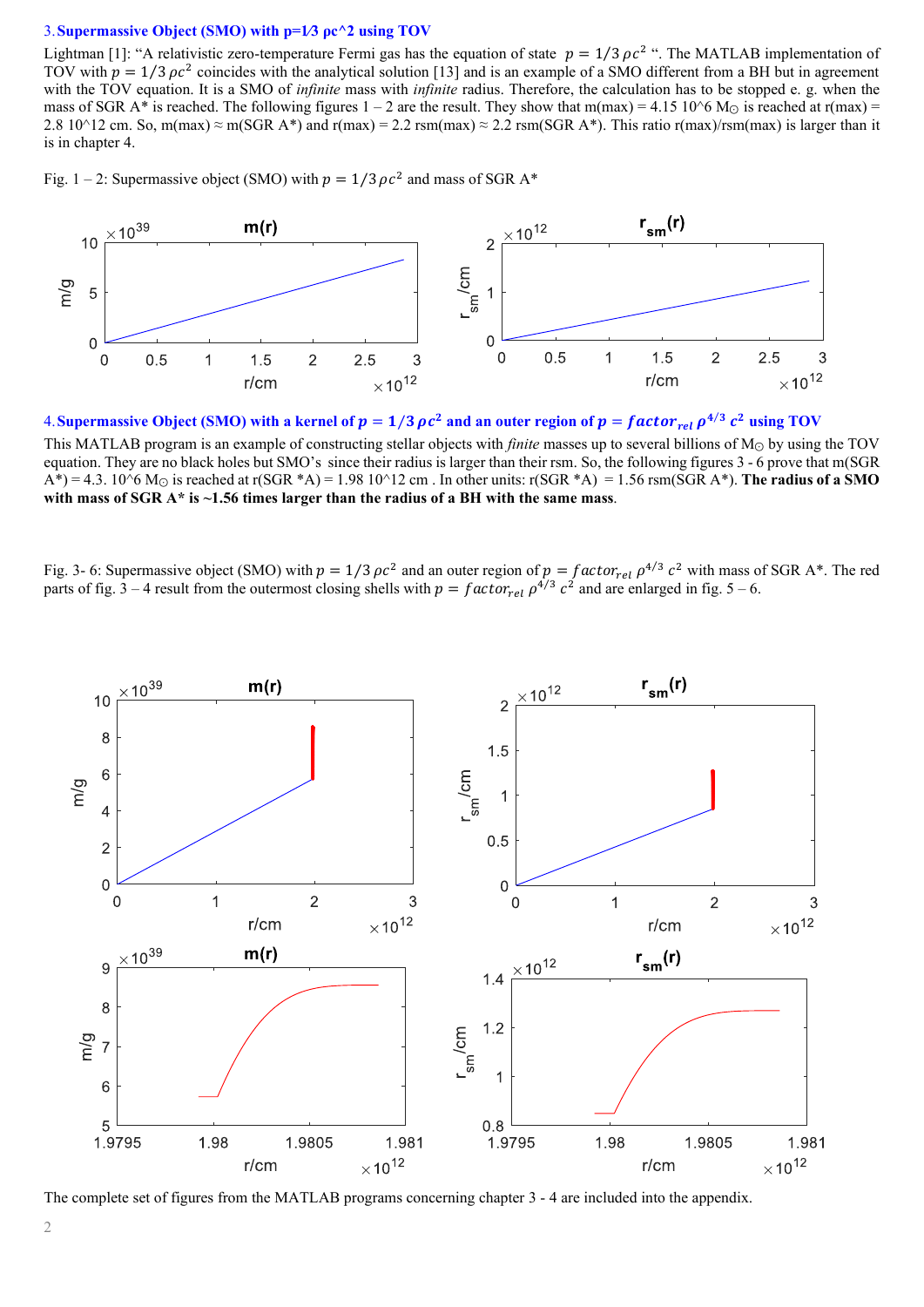## 5.**Possible test by GW's**

#### 5.1 BH's loose mass

GW's emitted by two merging BH's are observed for several times. In the case of GW170608 [5] the total mass of the binary system was 19 M<sup>⊙</sup> with components of 12 M<sup>⊙</sup> and 7 M⊙. The final black hole mass was 18 M⊙. **This means a loss of mass as large as 1 M**<sup>⊙</sup> **and contradicts usual belief,** Wald [6]: "A black hole is a region of spacetime exhibiting such strong gravitational effects that nothing not even particles and electromagnetic radiation such as light—can escape from inside it." But in this case, mass and energy escape from BH's. Within LI of GRT there is no fundamental difference to neutron stars. All merging objects transform some part of their own mass into the energy of GWs in the same manner and using the same formulas as for neutron stars.

One possible objection (or similar one): GW's take their energy from the kinetic energy of the BH's and this is not part of their inner masses. But this process starts with two BH's resting far away from each other with total energies of e.g. 12 M<sub>☉</sub> and 7 M<sub>☉</sub>. During attraction kinetic energy arises and increases and if this energy is outside of the BH's than their inner masses decreased since the total energy of the BH's remains constant. So, it makes no difference, the two initially resting BH's lost mass when becoming merged.

#### 5.2 Simulations of GW's rely on and therefore prove LI of GRT

Another question concerns the motion of BH's around each other before merging. Calculation of this motion needs a solution of the two-body problem in GRT but the two-body problem is unsolved [7]. Certainly, the GW teams found a good approximation but perhaps by concepts nearer to LI of GRT than to classical GRT, e. g. what is a centroid in GRT? This is undefined in GRT [7]. Some more information about the unsolved two-body problem see Wiki [8] [7] and about the approximate solution by LI of GRT see [14]. Following [14] the above objection might become validated and then the **simulations of GW's rely on and therefore prove LI of GRT**.

There is a very comfortable way to verify that the simulation of merging neutron stars and BH's rely on LI of GRT (flat spacetime). Follow Kip S. Thorne [11], [12] and you get the answer:

"The flat spacetime exemplars include textbook calculations of how the mass of a black hole or other body changes when gravitational waves are captured by it, and calculations by Cliffard Will, Thibault Damour, and others of how neutron stars orbiting each other generate gravitational waves (waves of shrinkage-producing field)."

"… gravitational wave problems (for example, computing the waves produced when two neutron stars orbit each other) are most amenable to flat spacetime techniques."

Owing to its importance, the German translation, Kip S. Thorne [12]:

"Zu den Anwendungsbeispielen für das Paradigma der flachen Raumzeit gehört die Berechnung der Massenänderung von Schwarzen Löchern und anderen Körpern, wenn Gravitationswellen von ihnen absorbiert werden. Dazu gehören auch die Rechnungen von Clifford Will, Thibault Damour und anderen Autoren, die gezeigt haben, wie einander umkreisende Neutronensterne Gravitationswellen erzeugen – Wellen in einem Feld, das die Schrumpfung von Maßstäben bewirkt."

" ... geht es dagegen um Gravitationswellen, ist die Beschreibung der flachen Raumzeit vorzuziehen (etwa bei der Berechnung von Wellen, die zwei einander umkreisende Neutronensterne aussenden)."

#### 6.**Possible test by EHT**

The EHT is built to get a picture of the supermassive object of the galactic center and of its neighborhood. It is expected to see the shadow of the BH or SMO located in the galactic center SGR\*. Fig 7 shows the simulated shadow of a BH or SMO. The details are complicated and outlined in H. Falcke et al. [3] but the main observable points are the dimensions of the shadow and its darkness. In other words, one observes the radius of the shadow and the ratio of the intensity of the inner part of the shadow and of the surrounding accretion disk (the two curves in Fig. 7). Details are explained in part 6.1 to 6.6.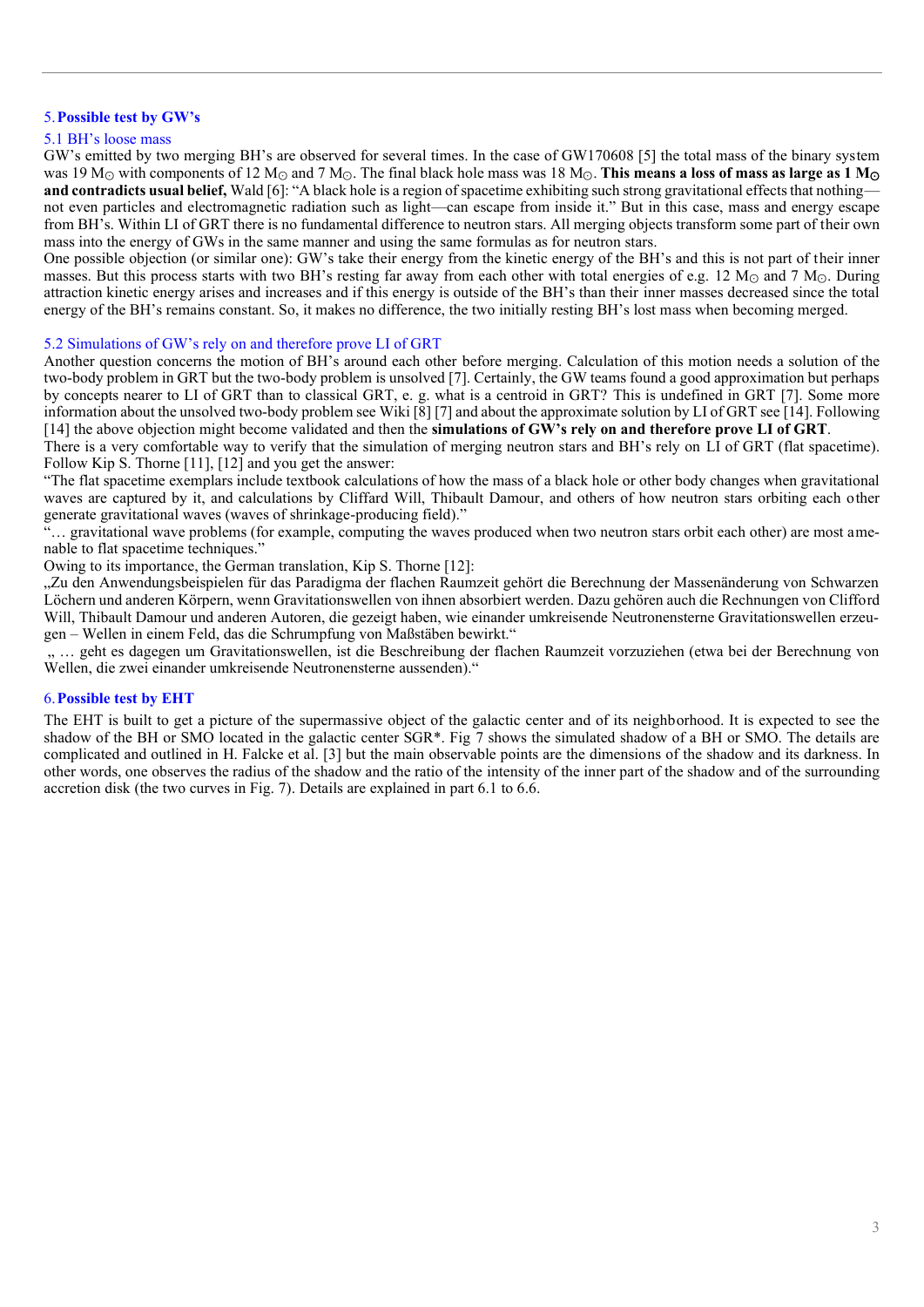

Fig. 7. A simulated image of an optically thin emission region surrounding a black hole with the characteristics of Sgr A\* at the Galactic Center. The black hole is non-rotating (*a*∗ = 0). The emitting gas is assumed to be on Keplerian shells with a uniform emissivity (viewing angle  $i = 45^\circ$ ). Taken from H. Falcke et al. [3].

6.1 Since the radii of SMO's and BH's are different - 1.56 *rsm* versus 1 *rsm* in the case of SGR\* - one expects to see a larger or smaller circular shadow. But the apparent size of the shadow is enlarged on account of light bending effects and becomes about 30 µas in both cases. See Eckart et al. [2] p.27 and Falcke [3]. So, the differences in the radii are not observable - today.

6.2 The darkness of the shadow is the important effect. The shadow is less deep for SMO since there is certainly some reflection from its surface. The observed intensity difference between the shadow and its surrounding disk has to be compared with the theoretical value of BH's and SMO's. A faint shadow is helpful for SMO's and a dark one is helpful for BH's. Contrary to SMO's a clear result proving BH's beyond doubt seems impossible. E. g. take a real dark shadow. This could mean a low reflective faculty of SMO's of e.g. 1,0 or 0.1 or 0.01 percent and BH's are at least convincing only. But take a validated reflective faculty above e.g. 1,0 or 0.1 or 0.01 percent and above background then this proves SMO's. (To explain the measured reflection faculty theoretically is another question.) Overdone: A faint shadow proves SMO's, a dark shadow nothing.

Above this, there are possible special effects.

6.3 Rotation of a hot spot around the centrum could differentiate between BH and SMO. The shadow becomes less dark when the hot spot is before the SMO and some light becomes reflected from the surface of SMO towards the observer and deeper behind the SMO when the hot spot is hidden by the SMO. A BH remains black all the times since there is no reflection. See Eckart et al. [2] p. 41.

6.4 The photon radius  $r_{ph} = 1.5 r_{sm}$ . This leads to a photon ring and is observable only for BH's but not for a SMO with mass of SGR A\* since such a SMO has a radius of 1.56 *rsm.* See Eckart et al. [2] p. 27.

6.5 Possibly, there are maximal rotating BH's with *a\**=1. The question is whether SMO's can reach this value. The figure below shows an approximative calculation of *a\** for a SMO. The assumptions are: All shells rotate with the same angular velocity. The outermost shell rotates with the same circumferential speed as particles on the innermost stable radius. Taking account of the velocity dependence of mass one gets an approximation for *a\**:

\n- (6) 
$$
J = \text{sum of inertial torques of the shells times angular velocity } \phi
$$
\n- (7)  $J \approx \sum_{i} 2/3 \left(\frac{2}{3} + \frac{1}{3} \frac{1}{\sqrt{1 - (r_i \phi/c)^2}}\right) dm_i r_i^2 \phi$
\n- (8)  $a^* = \frac{Jc}{M^2 G}$
\n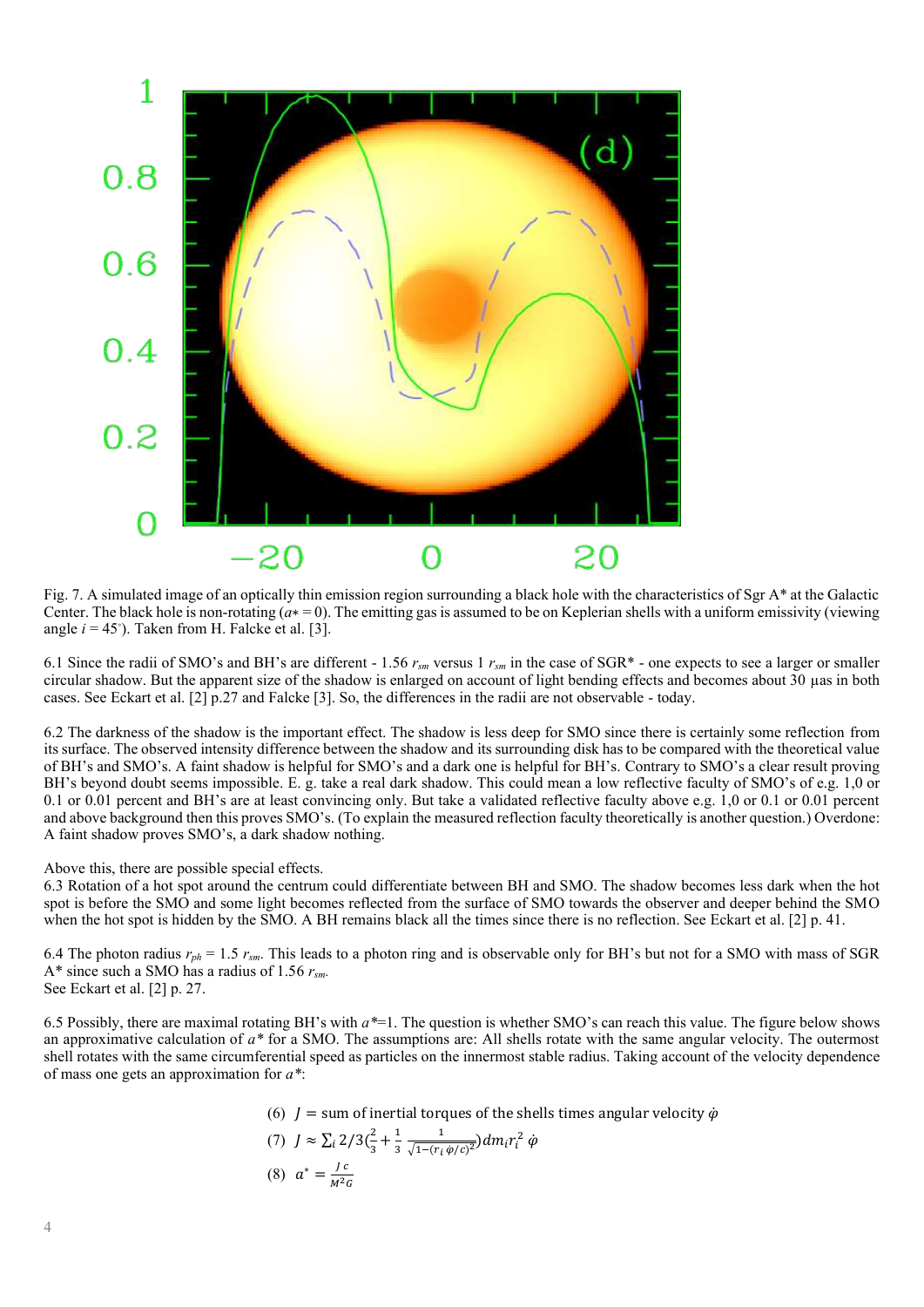*ri* = Radius of *ith* shell *dmi* = mass of *ith* shell  $\dot{\varphi}$  = angular velocity  $J =$  total angular momentum  $M$  = total mass

Figures 8 -9. Angular momentum *J* and *a\**, formula (8), of SMO(SGR A\*)



The result is a\*<~05, see figures 8 - 9 above. It looks rational that a value of  $a^* = 1$  is achievable for BH's only.

6.6 So otherwise stated by Eckart et al. compactness is not a proof of a BH.

"Therefore, a combination of both, mm-VLBI and NIR-interferometry with GRAVITY, will lead to a strong sufficient condition to demonstrate the existence of a heavy mass on the scale of one Schwarzschild diameter, i.e. a black hole." Eckart et al. [2] p. 42. This is not a proof of BH's since SMO's demonstrate the existence of a heavy mass on the scale of one Schwarzschild diameter as well. The well-known astronomical observations of R. Genzel [9] became commented in the same way:

"Reinhard Genzel is the man who **revealed the supermassive black hole** at the very centre of our own galaxy, the Milky Way. The evidence gathered by his research group in Germany and by a group led b[y Andrea Ghez](http://www.astro.ucla.edu/~ghezgroup/gc/index.shtml) in California is now **so compelling that there is no longer a debate among astronomers that black holes really exist**."

"Genzel [10] is honoured for developing novel astronomical detectors and using them to prove that there resides a supermassive black hole at the centre of our Milky Way."

Quite similar the arguments when a star collapses. BH's are discussed by the authors and SMO's are not. But the collapse of e. g. a neutron star may result in some degenerated object described by LI of GRT owing a highly relativistic center ( $p=1/3$ rho c $\hat{ }$ 2) and therefore it is different from a BH.

Desirable but not available with EHT: an ultimate test of a BH is the test of the BH's event horizon. Throw a clump of antimatter into a BH. If no annihilation signal returns there is an event horizon. Or take two BH's. When they collide then an explosion proves LI of GRT.

## 7.**Summary**

Within classical GRT collapsing high masses get a radius  $r = r_{sm}$  and before arriving at a highly relativistic state with  $p = 1/3 \rho c^2$ they become a black hole. Within LI of GRT collapsing high masses reach a highly relativistic state  $p = 1/3 \rho c^2$  and then application of the TOV equation shows that such objects are no black holes regardless of their mass. These differences might be observable at degenerated objects with a few  $M_{sun}$  (neutron or quark stars) or at objects with several billions  $M_{sun}$  in the galactic centers using event horizon telescopes or by GW's.

## 8.**Literature**

- [1] Lightman, A., P., Press W., H., Price, R., H., Teukolsky, S., A.: Problem book in relativity and gravitation. Princeton University Press Princeton, New Yersey 1975
- [2] [Andreas Eckart,](https://arxiv.org/find/astro-ph/1/au:+Eckart_A/0/1/0/all/0/1) [Andreas Huettemann,](https://arxiv.org/find/astro-ph/1/au:+Huettemann_A/0/1/0/all/0/1) [Claus Kiefer,](https://arxiv.org/find/astro-ph/1/au:+Kiefer_C/0/1/0/all/0/1) [Silke Britzen,](https://arxiv.org/find/astro-ph/1/au:+Britzen_S/0/1/0/all/0/1) [Michal Zajacek,](https://arxiv.org/find/astro-ph/1/au:+Zajacek_M/0/1/0/all/0/1) [Claus Laemmerzahl,](https://arxiv.org/find/astro-ph/1/au:+Laemmerzahl_C/0/1/0/all/0/1) [Manfred Stockler,](https://arxiv.org/find/astro-ph/1/au:+Stockler_M/0/1/0/all/0/1) [Monica Valencia-S.,](https://arxiv.org/find/astro-ph/1/au:+Valencia_S._M/0/1/0/all/0/1) [Vladimir Karas,](https://arxiv.org/find/astro-ph/1/au:+Karas_V/0/1/0/all/0/1) [Macarena Garcia-Marin](https://arxiv.org/find/astro-ph/1/au:+Garcia_Marin_M/0/1/0/all/0/1) *The Milky Way's Supermassive Black Hole: How good a case is it? A Challenge for Astrophysics & Philosophy of Science* [arXiv:1703.09118](https://arxiv.org/abs/1703.09118)
- [3] [Heino Falcke,](https://arxiv.org/find/astro-ph/1/au:+Falcke_H/0/1/0/all/0/1) [Fulvio Melia,](https://arxiv.org/find/astro-ph/1/au:+Melia_F/0/1/0/all/0/1) *Eric Agol Viewing the Shadow of the Black Hole at the Galactic Center* [arXiv:astro-ph/9912263](https://arxiv.org/abs/astro-ph/9912263)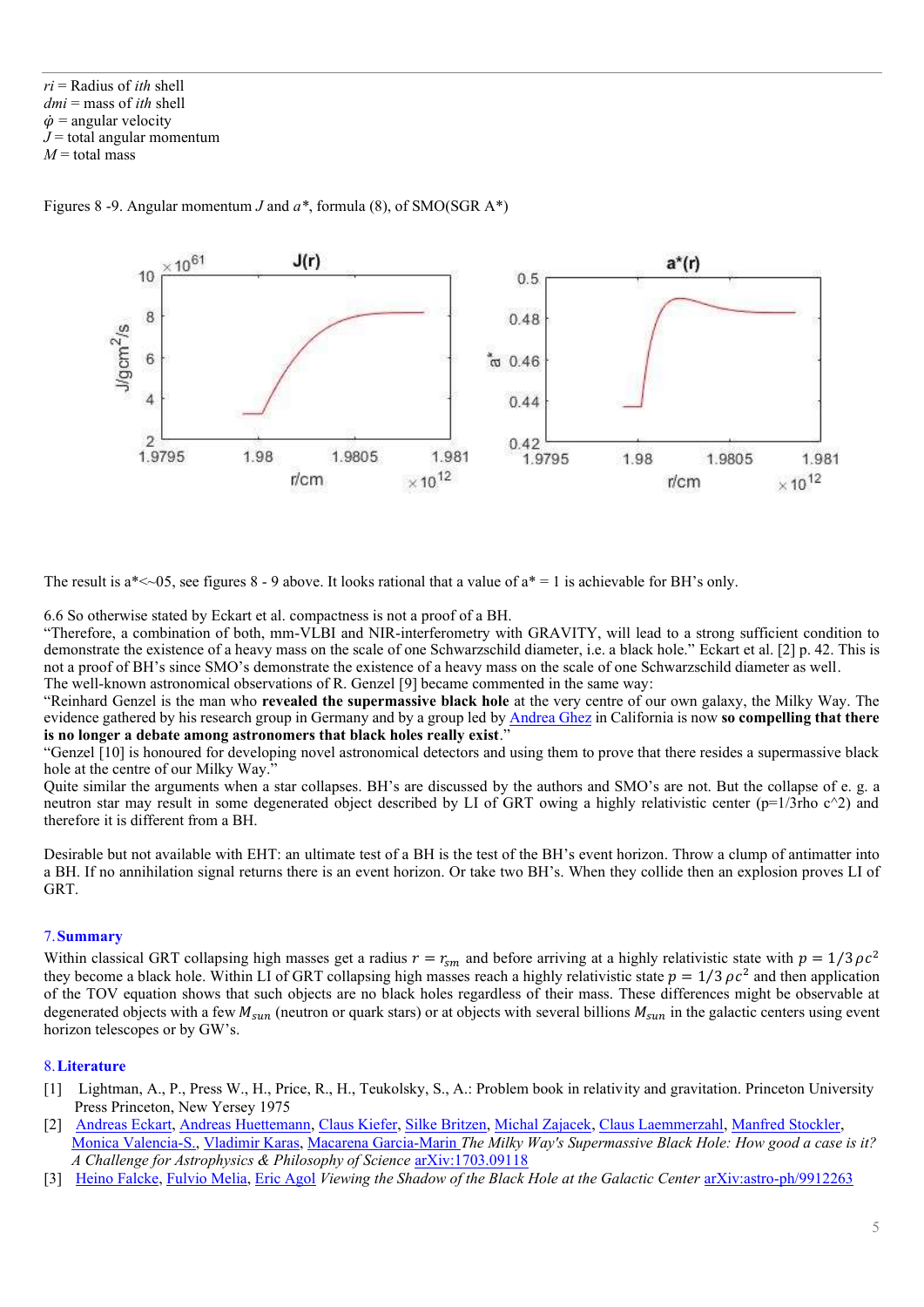- [4] [Markus Pössel](file:///C:/Users/Jürgen/Physik/vorträge,tagungen/tagungen/dpg-vortrag-2018/Markus%20Pössel) Schattenriss eines Schwarzen Lochs: das Event Horizon Telescope [9. April 2017| https://scilogs.spektrum.de/re](https://scilogs.spektrum.de/relativ-einfach/schattenriss-eines-schwarzen-lochs-das-event-horizon-telescope/)[lativ-einfach/schattenriss-eines-schwarzen-lochs-das-event-horizon-telescope/](https://scilogs.spektrum.de/relativ-einfach/schattenriss-eines-schwarzen-lochs-das-event-horizon-telescope/)
- [5] Th[e LIGO Scientific Collaboration,](https://arxiv.org/find/astro-ph/1/au:+Collaboration_LIGO_Scientific/0/1/0/all/0/1) th[e Virgo Collaboration:](https://arxiv.org/find/astro-ph/1/au:+Collaboration_Virgo/0/1/0/all/0/1) GW170608: Observation of a 19-solar-mass Binary Black Hole Coalescenc[e arXiv:1711.05578v1](https://arxiv.org/abs/1711.05578v1)
- [6] [Wald, Robert M.](https://en.wikipedia.org/wiki/Robert_Wald) (1984). *[General Relativity.](https://books.google.com/books?id=9S-hzg6-moYC)* University of Chicago Press*.* [ISBN](https://en.wikipedia.org/wiki/International_Standard_Book_Number) [978-0-226-87033-5](https://en.wikipedia.org/wiki/Special:BookSources/978-0-226-87033-5) pp. 299–300
- [7] *Two-body problem in general relativity* [https://en.wikipedia.org/wiki/Two-body\\_problem\\_in\\_general\\_relativity](https://en.wikipedia.org/wiki/Two-body_problem_in_general_relativity)
- [8] *Zweikörperproblem Wikipedia* [https://de.wikipedia.org/wiki/Zweik%C3%B6rperproblem#cite\\_note-noether2-4](https://de.wikipedia.org/wiki/Zweik%C3%B6rperproblem#cite_note-noether2-4)
- [9] R. Genze[l http://www.scienceface.org/?q=en/series/black-holes/reinhard-genzel-the-giant-black-hole-the-milky-way](http://www.scienceface.org/?q=en/series/black-holes/reinhard-genzel-the-giant-black-hole-the-milky-way)
- [10] R. Genzel http://www.mpe.mpg.de/6309157/News 20150422
- [11] Kip S. Thorne (1994): *Black holes and time warps. Einsteins outrageous legacy*, New York, London: Norton, page 402, 403
- [12] Kip S. Thorne (1994): *Gekrümmter Raum und verbogene Zeit. Einsteins Vermächtnis.* München Droemer Knaur 4. Auflage 1994, Seite 462, 463
- [13] *First steps in calculating supermassive objects (black holes) using TOV equation* on the homepage of the author: [http://www.grt](Talks_Brandes_since_2014.htm)[li.de](Talks_Brandes_since_2014.htm)
- [14] *Das Zweikörperproblem der GRT* on the homepage of the author: [http://www.grt-li.de](Talks_Brandes_since_2014.htm)
- [15] *[Lorentz interpretation and Kerr metric.pdf](Lorentz%20interpretation%20and%20Kerr%20metric.pdf)* and others on the homepage of the author[: http://www.grt-li.de](Talks_Brandes_since_2014.htm)
- [16] Brandes, J.; Czerniawski, J. (2010): *Spezielle und Allgemeine Relativitätstheorie für Physiker und Philosophen - Einstein- und Lorentz-Interpretation, Paradoxien, Raum und Zeit, Experimente*, Karlsbad: VRI, 4. erweiterte Auflage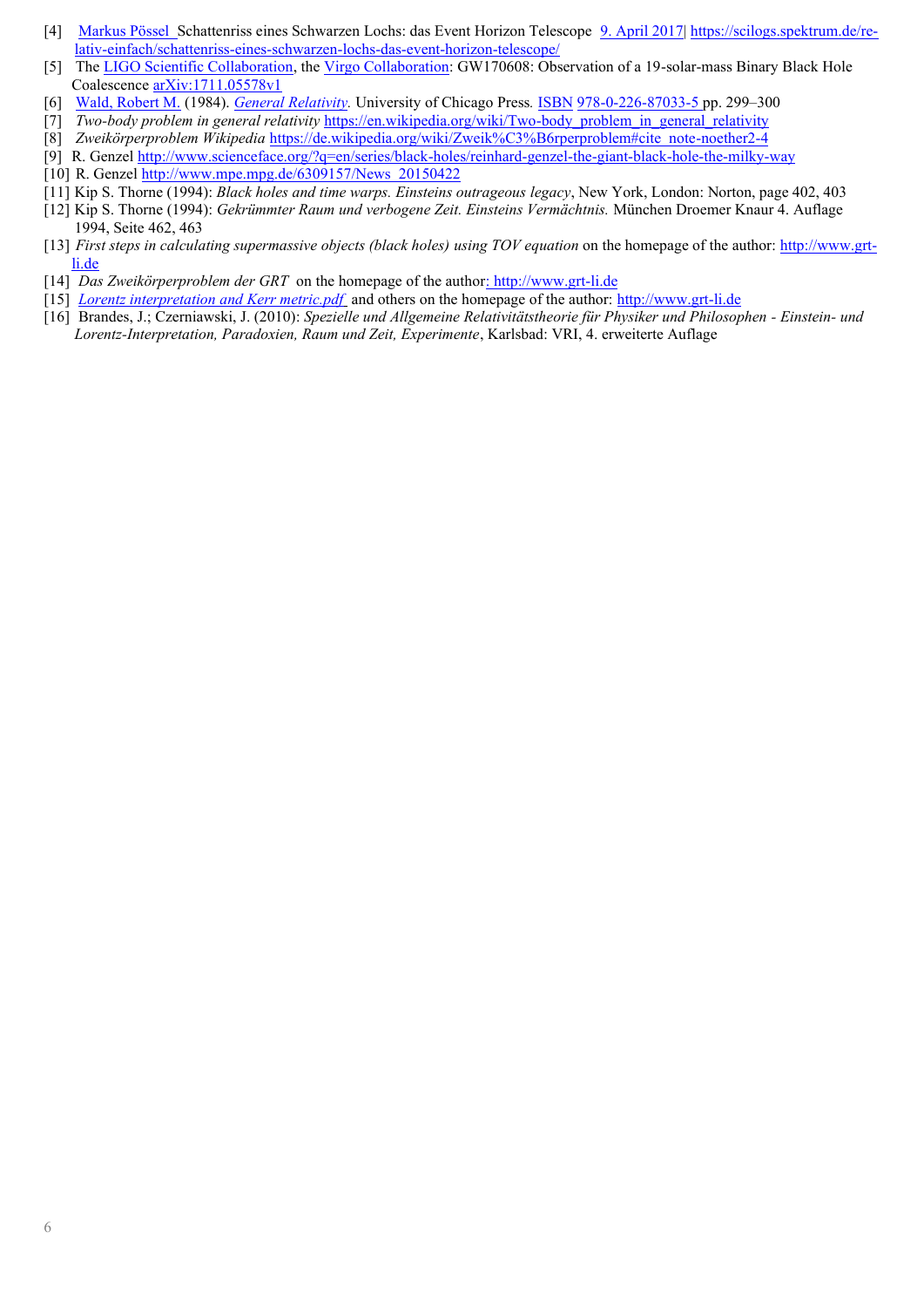# **Appendix to "Supermassive objects (SMO's) calculated using the Tolman Oppenheimer Volkoff (TOV) equation and possible observation by gravitational waves (GW's) and the event horizon telescope (EHT)"**

This appendix contains some more results of the MATLAB programs concerning chapter 3 -4 of the above DPG talk **"Supermassive objects (SMO's) calculated using the Tolman Oppenheimer Volkoff (TOV) equation and possible observation by gravitational waves (GW's) and the event horizon telescope (EHT)"**. They show more details of SMO's with mass of SGR A\*.

## 9.**Numerical solution of TOV with p=1⁄3 ρc^2 with mass of SGR A\***

The 6 figures below are numerical solutions of TOV with  $p=1/3$   $\rho c^2$  and mass of SGR A\*.



Figures 10 – 15. Density *ρ(r)*, pressure *p(r), m(r), rsm(r)*, angular momentum *J(r), a\*(r),* formula (8), of an ideal SMO(SGR A\*).